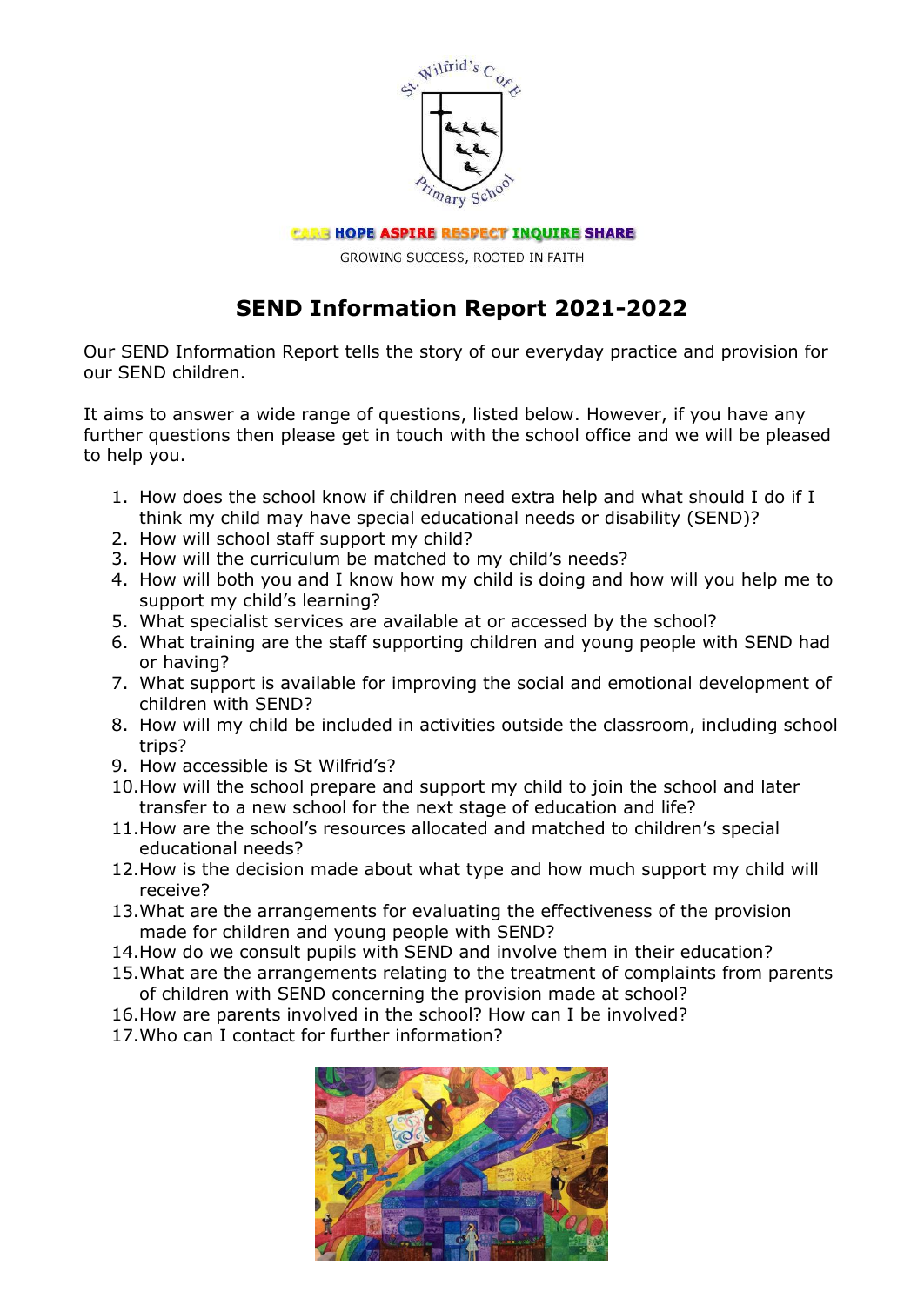

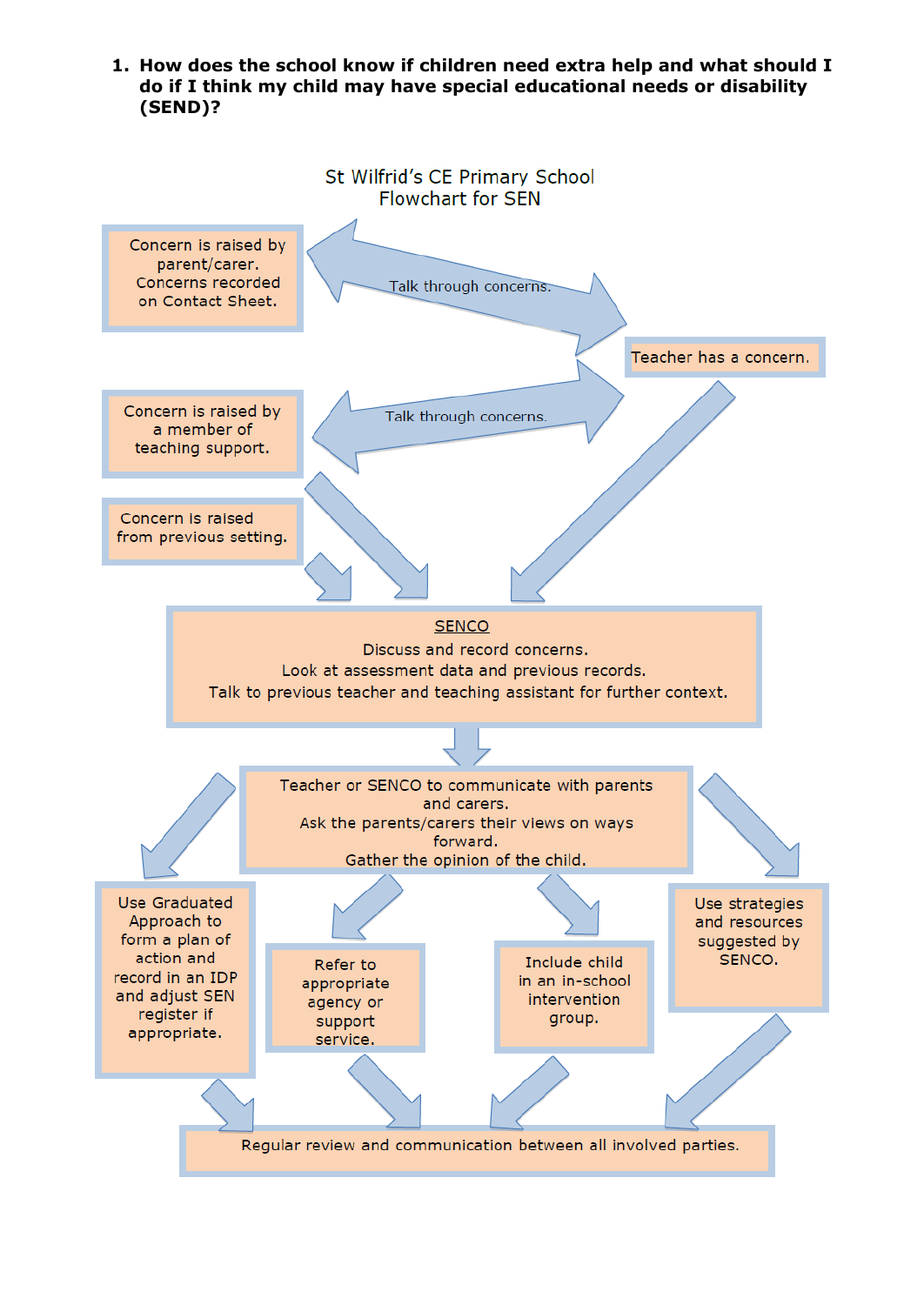If your child is due to start school in Reception in the following school year, you should make an appointment to discuss his or her needs with the SENCO or Headteacher.

If your child is new to the school then progress will be discussed with your child's nursery or previous school to enable suitable support to be implemented. The teachers at St Wilfrid's know the children in their class well and if there are any concerns about your child's progress or attainment or if it is felt your child needs extra support, this is identified early and acted upon.

Regular progress meeting are held to discuss your child's progress with the appropriate staff in school. The class teacher will talk to you if they have any concerns about your child. Parents and carers can talk to the class teacher or SENCO at a mutually convenient time if they feel that their child may have SEND.



# **2. How will school staff support my child?**

Every child will be supported according to their need. The teacher, supported by the SENCO, will plan and explain to you a programme of special support if one is needed. The class teacher will review this plan half termly and your views will be sought. At St Wilfrid's we call these plans, Individual Development Plans (IDP's).

# **3. How will the curriculum be matched to my child's needs?**

Class teachers differentiate teaching and learning to meet the needs of all children in their class. This will ensure that your child's needs are being met.

### **4. How will both you and I know how my child is doing and how will you help me to support my child's learning?**

Class teachers and the SENCO are always willing to talk to parents though it is advisable to make an appointment through the school office as staff often have meetings to attend before and after school.



Parents are often invited to events in school that help them know how to support their child in their learning. The IDPs also contain information on how to support your child at home.

Parents will also find the information in the Home School books useful in helping them to support their child's learning.

# **5. What specialist services are available at or accessed by the school?**

Our SENCO can signpost you to the most appropriate agency to support your child. We can refer children to the following services as appropriate (subject to waiting lists)

Some of the services below are offered on a prioritised basis, depending on the needs of your child and the other children in the school.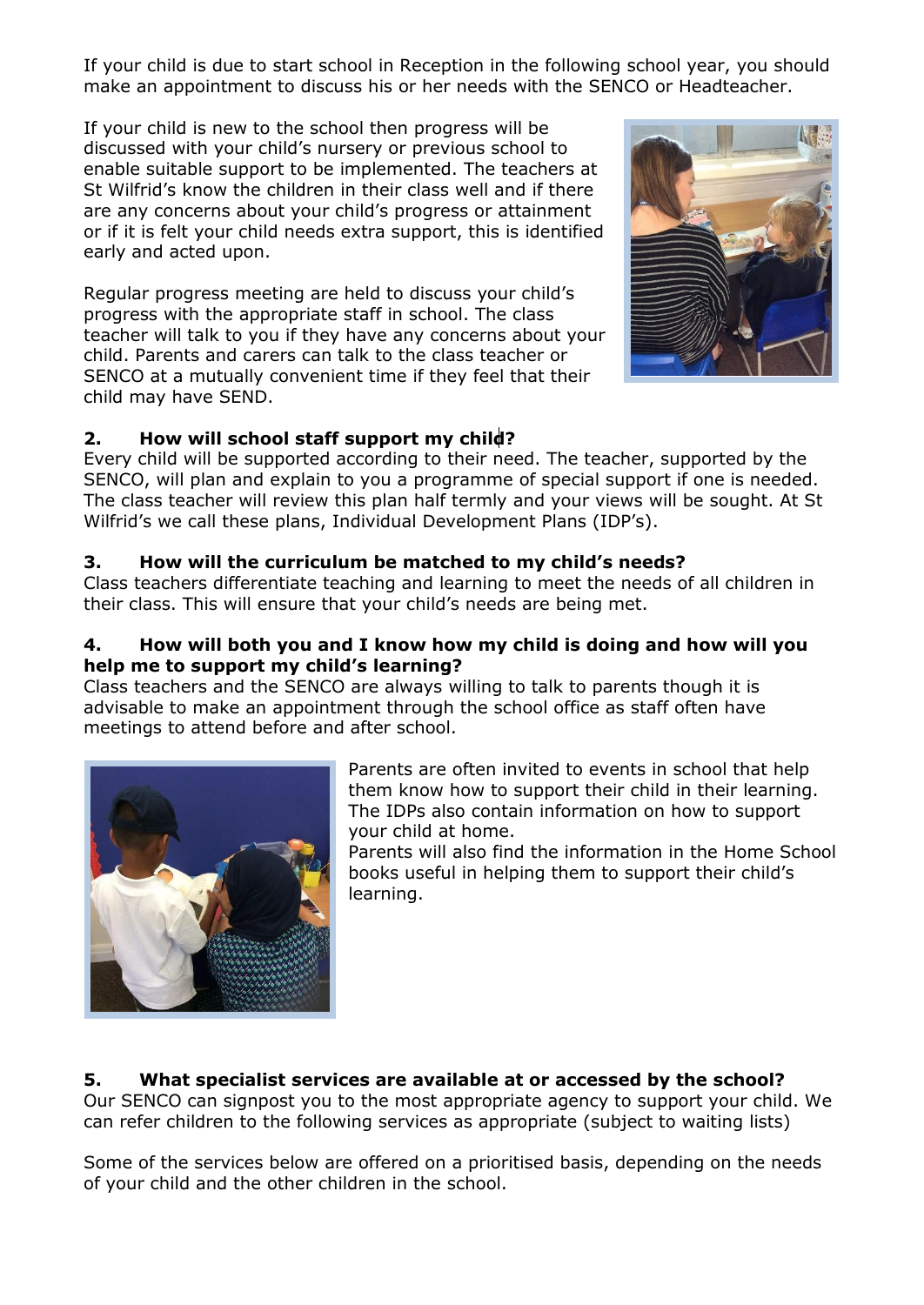

### **6. What training have the staff supporting children with SEND had or having?**

Our staff continually participate in Continuing Professional Development opportunities that equip us to support children with SEND. We continually take guidance from outside agencies and adapt our training schedule when the need arises.

Examples of this include: Epipen training, speech and language training courses, Autism Aware training, Communication Friendly Classroom, Narrative Therapy, Social Stories, Team Teach, Lego Therapy, Makaton Training, Play Leaders, Peer Mediators, Epilepsy Aware training, Sensory Support training and Holistix training for accessing Early Help Plans.



### **7. What support is available for improving the social and emotional development of children with SEND?**

At St. Wilfrid's we have a Play Therapist and three Learning Mentors who are able to support children who have emotional barriers to learning.

Less structured times can be particularly challenging for children with social and emotional difficulties. The arrangements include:

Building Buddies (creative activities for making friends) and Lunchtime Club.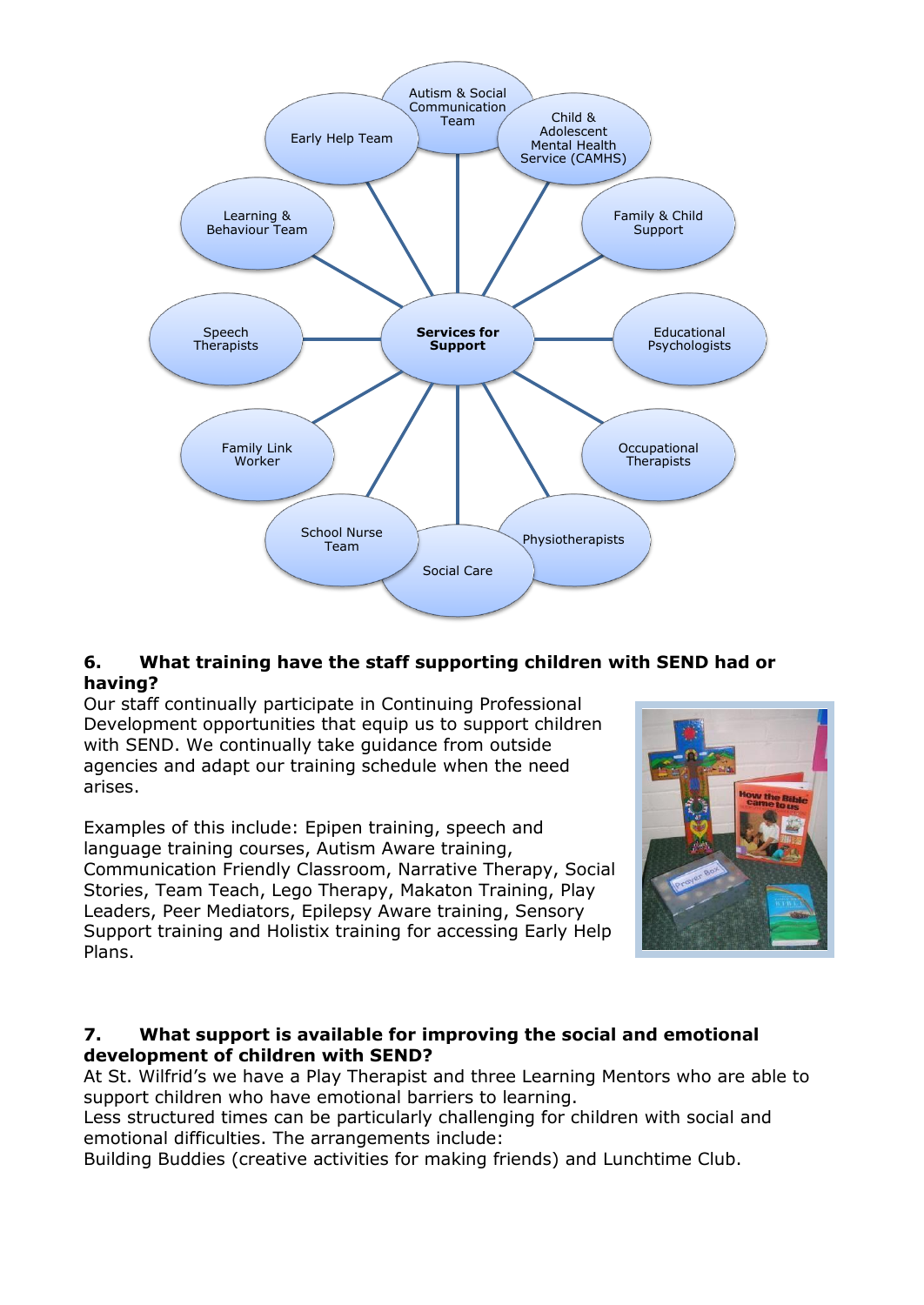Extra pastoral support arrangements are made for listening to the views of children and young people with SEND and measures to prevent bullying e.g. listening boxes are positioned in both KS1 and KS2 areas where children can post concerns. Each classroom has a prayer box too.

Our SENCO can offer specialist advice for children with social communication and interaction difficulties and refer children to the West Sussex Learning Behaviour Advisory Team for additional advice and strategies.

The SENCO can refer for specialist medical advice and input from the Child Development Centre.



There are areas designated for 'quiet retreat' within or outside many class rooms such as the Rainbow Room, including time to talk with a teaching assistant.

We run intervention groups using the Socially Speaking and Talkabout materials that have been recommended by our Educational Psychologist.

We are developing our outside areas to include an allotment and the aim is to use this with children to boost positive mental health and self-esteem.



### **8. How will my child be included in activities outside the classroom, including school trips?**

We strive to include all children in activities that are taking place outside the classroom. We meet with parents of children who have SEND if individual plans and risk assessments need to be made in order for the child to access the trip.

Work will be done to prepare children for the trip such as using a visual timetable or photos from previous visits.

## **9. How accessible is St Wilfrid's?**

The school building is accessible by wheelchair as internally we have no stairs; due to the age of the premises the access to the field is by way of a fairly steep slope. There are hand rails at child height on external steps.

All steps are edged with high visibility surfaces.

The school has disabled toilets for both children and adults.

When a child has additional hearing and sight needs we work closely with the Sensory Support Team to ensure that the correct equipment is in place and that staff are trained to use this effectively.

We follow the advice of professionals such as occupational therapists, in striving to adapt our buildings to meet the needs of children with SEND.

# **10. How will the school prepare and support my child to join the school and later transfer to a new school for the next stage of education and life?**

Reception class teachers and the SENCO (if appropriate) will visit many children at their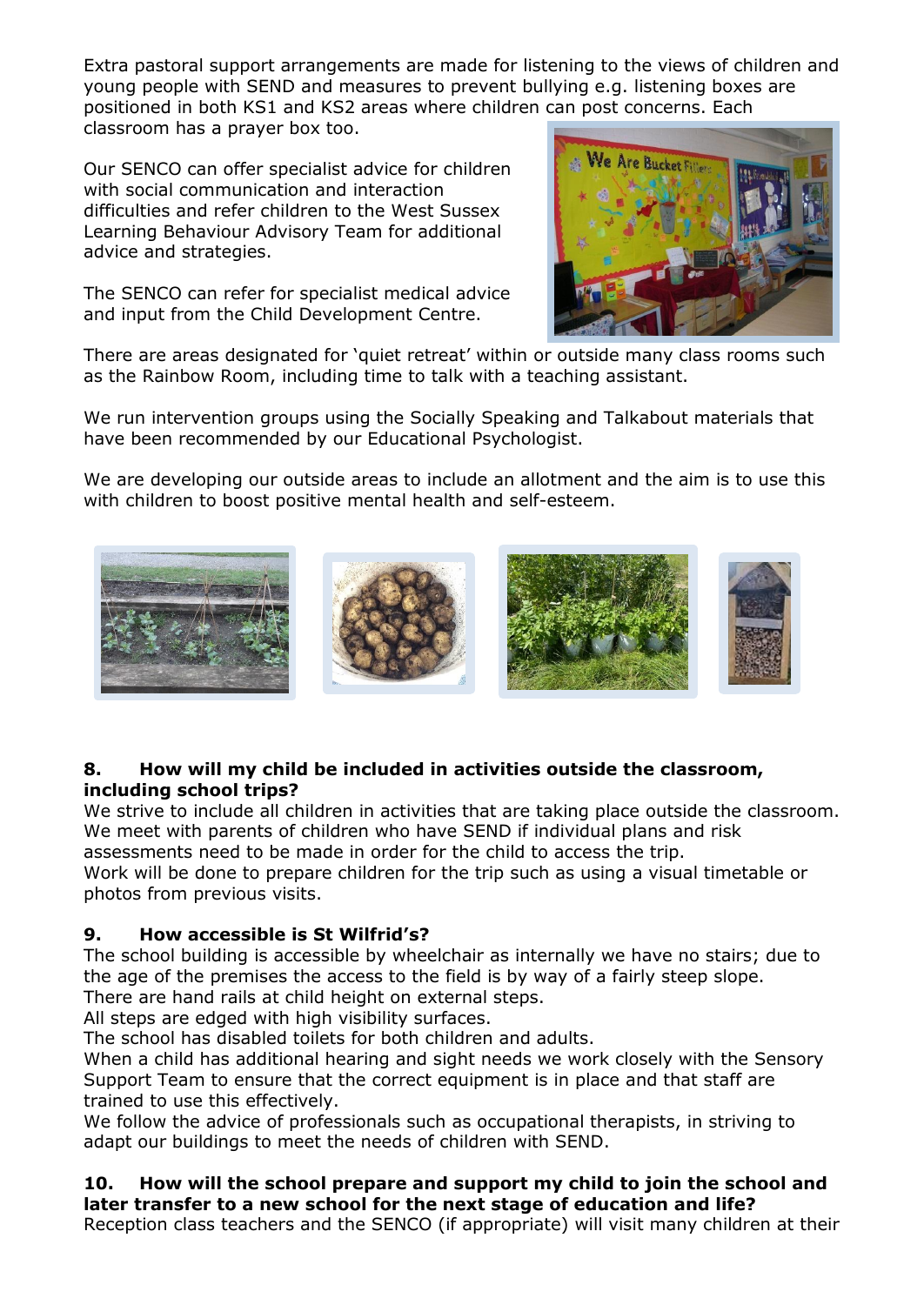pre-school setting in order to meet the children and discuss with staff how the children's needs can be met at school. We also like to meet with parents of children with SEND before your child starts school if we or you feel that additional arrangements need to be made in order for your child to make a smooth transition to school.

In response to the COVID-19 pandemic we have had to adapt our transition arrangements. We have spoken with every preschool setting and have spoken with key workers so that they were able to share the skills and needs of the children who would be starting with us. Reception teachers phoned every child at home so we could form a link with them and their parents. Reception staff also sent out information booklets that contained photos and writing aimed at alleviating any worries that children may have.

Where appropriate, children with SEND will follow a transition programme when changing year group. This will be adapted to the needs of individuals. We arrange many opportunities for children with SEND to meet with their new teacher in formal and casual ways. Sometimes this is one to one and sometimes this is in a small group.

We communicate closely with staff from our local secondary schools and discuss the needs of children with SEND. All children in Year 6 make a visit to their secondary school and additional visits can be arranged if it is felt that this would be helpful. In previous years (not in Summer 2020 or 2021 due to COVID-19) we have arranged to walk with the children to their new secondary school so they can have extra tours, experience lunchtime and change of lesson times and to meet key members of staff.

For children transitioning to secondary school who are on our SEN Register or may have additional aspects to their needs, we have created a transition form for parents to complete. We acknowledge that parents and carers have a unique view on their child and that transition can be a worrying time for all parties. This form provides the opportunity for school and home to present the needs of the individual and for secondary school to be in full receipt of all the relevant information.

For children with an EHCP, we will always seek their view on their provision and as the child gets older, we invite them to attend Annual Reviews in person and we support them with this.

With some children we create a PATH in conjunction with anybody who is important to that child to help them plan for their future. We use large rolls of paper and we have always found these creation sessions to be uplifting and positive.



### **11. How are the school's resources allocated and matched to children's special educational needs?**

The Headteacher, Deputy Headteacher and SENCO meet termly to discuss the needs of children with SEND. The SENCO also meets with class teachers and resources are allocated accordingly. Parents of children with an Educational and Health Care Plan (EHCP) are also able to apply for a personal budget.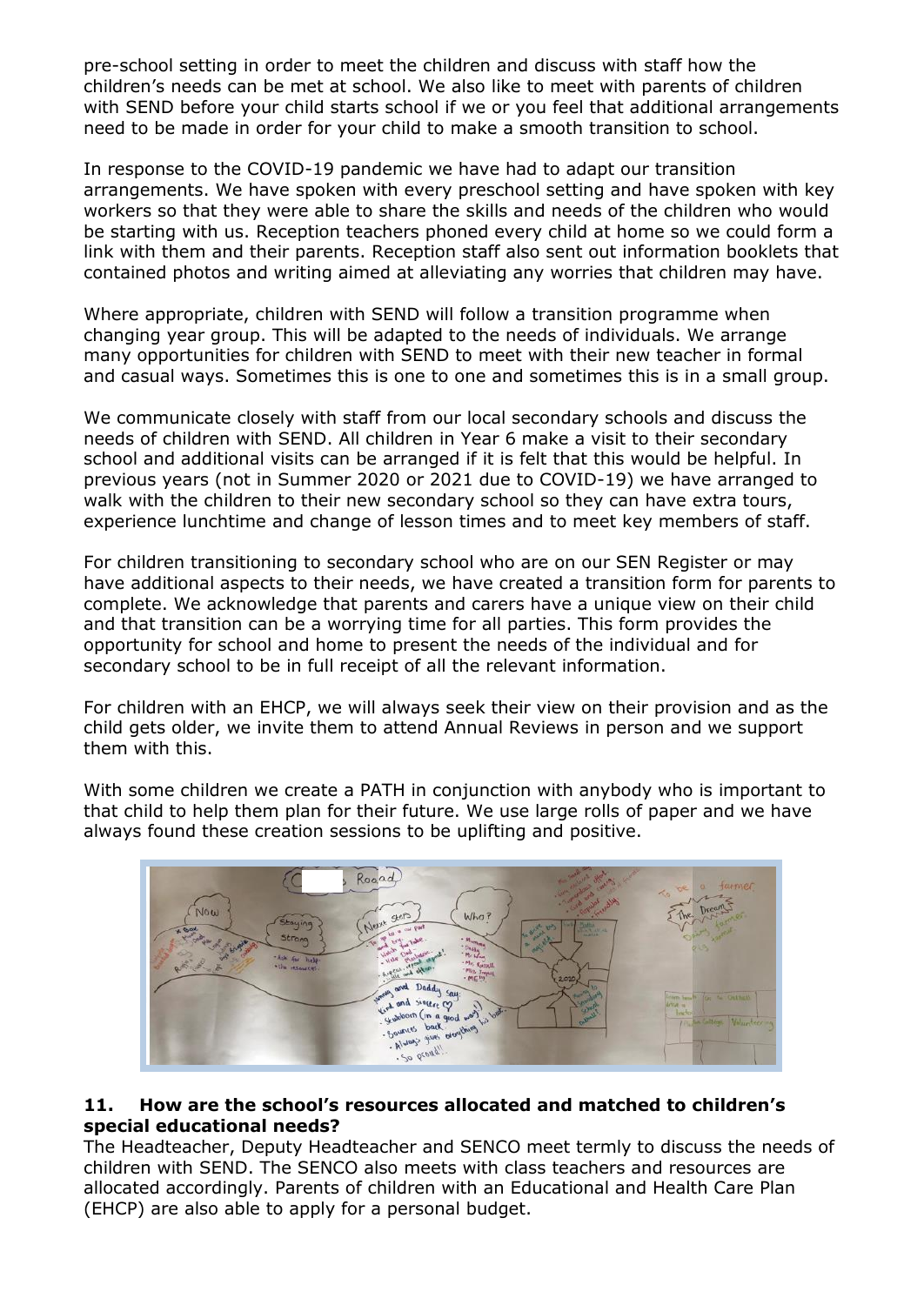### **12. How is the decision made about what type and how much support my child will receive?**

Children's needs and support are discussed with parents at parent consultation evenings. If a child needs further support then extra meetings will always be arranged.

The Headteacher, Deputy Headteacher and SENCO meet termly to discuss the needs of children with SEND. The SENCO also meets with class teachers and additional support and resources are allocated accordingly. This is reviewed termly to judge whether the support is having an impact or whether new interventions need to be tried. The IDPs are pivotal in this review process.

### **13. What are the arrangements for evaluating the effectiveness of the provision made for children and young people with SEND?**

Our school's Assessment Policy outlines the range of assessments regularly used throughout the school such as:

• Evaluation of the IDP targets. (Including entrance and exit data)

| Context: In school The Grinch has been<br>getting very angry and frustrated,<br>particularly at playtimes. He has been<br>struggling to play appropriately with<br>others and resorts to violence to get his<br>own way in a game. He has been<br>observed by the Inclusion Manager who<br>feels he would benefit from some work<br>on his emotional literacy.<br><b>Parental view:</b><br>The Grinch can get angry with his little<br>sisters but he can also be really loving<br>towards them. It can make life at home<br>very stressful as we are on edge all the<br>time waiting for the next blow up. We<br>would like him to be able to explain what<br>is bothering him so that we can help him<br>to calm down. He gets so frustrated. | Name: The Grinch<br>D. O. B.:<br>99.88.2011<br>I am good at<br>Being green.<br>Term: Autumn 1<br>Area of need:<br>Communication and<br>interaction.<br>Cognition and learning.<br>Social, emotional and<br>mental health.<br>Sensory and/or.<br>physical. | Target: To support The Grinch to identify his<br>emotions with correct vocabulary before and<br>after playtimes.<br>Using an emotions fan to 'check in' with The<br>Grinch before and after playtimes. Record on his<br>chart - chart in cupboard. Talk through any<br>issues he has before going out. Suggest ways of<br>dealing with his emotions. Staff on duty to use.<br>the fan with him outside too.<br>Time period for review: 4 weeks.<br>Child view: I find it useful when<br>An adult is near, by to reassure me. |
|-------------------------------------------------------------------------------------------------------------------------------------------------------------------------------------------------------------------------------------------------------------------------------------------------------------------------------------------------------------------------------------------------------------------------------------------------------------------------------------------------------------------------------------------------------------------------------------------------------------------------------------------------------------------------------------------------------------------------------------------------|-----------------------------------------------------------------------------------------------------------------------------------------------------------------------------------------------------------------------------------------------------------|------------------------------------------------------------------------------------------------------------------------------------------------------------------------------------------------------------------------------------------------------------------------------------------------------------------------------------------------------------------------------------------------------------------------------------------------------------------------------------------------------------------------------|
| What worked well:<br>Ways forward:<br>Assessments:<br><b>Parental view:</b><br>Child view:                                                                                                                                                                                                                                                                                                                                                                                                                                                                                                                                                                                                                                                      |                                                                                                                                                                                                                                                           | Teacher to 'check in' with parents at home.<br>time to let them know how the day went.<br>Mummy Grinch is happy for this to be a<br>simple thumbs up if the day has gone well.<br>Ideas for parents at home: Provide The<br>Grinch family with the same emotions fan<br>that we use in school for continuity. As we<br>discussed, this can be used for when he is<br>experiencing positive emotions too.                                                                                                                     |

- Tracking of pupil progress, generally as part of whole school tracking system. We use a system called Target Tracker for this.
- Any intervention is recorded and overseen by class teachers and the SENCO.
- Progress of children with speech and language needs is assessed and reviewed regularly throughout the year by the Speech and Language Therapy services.
- An Annual Review is held for children with EHCPs; interim reviews can also be arranged throughout the year if deemed necessary.
- Telephone consultation meetings with the Educational Psychology Service, based on the assess-plan-do-review model, can take place throughout the year where a need is identified
- When children are assessed by the SENCO or by external agencies, meetings and telephone conversations take place with the parents or carers and the class teacher to discuss the findings and how best to address need and meet targets.
- When assessing children with SEN, consideration is given to recording needs e.g. a reader, scribe, additional time or rest breaks may be necessary – generally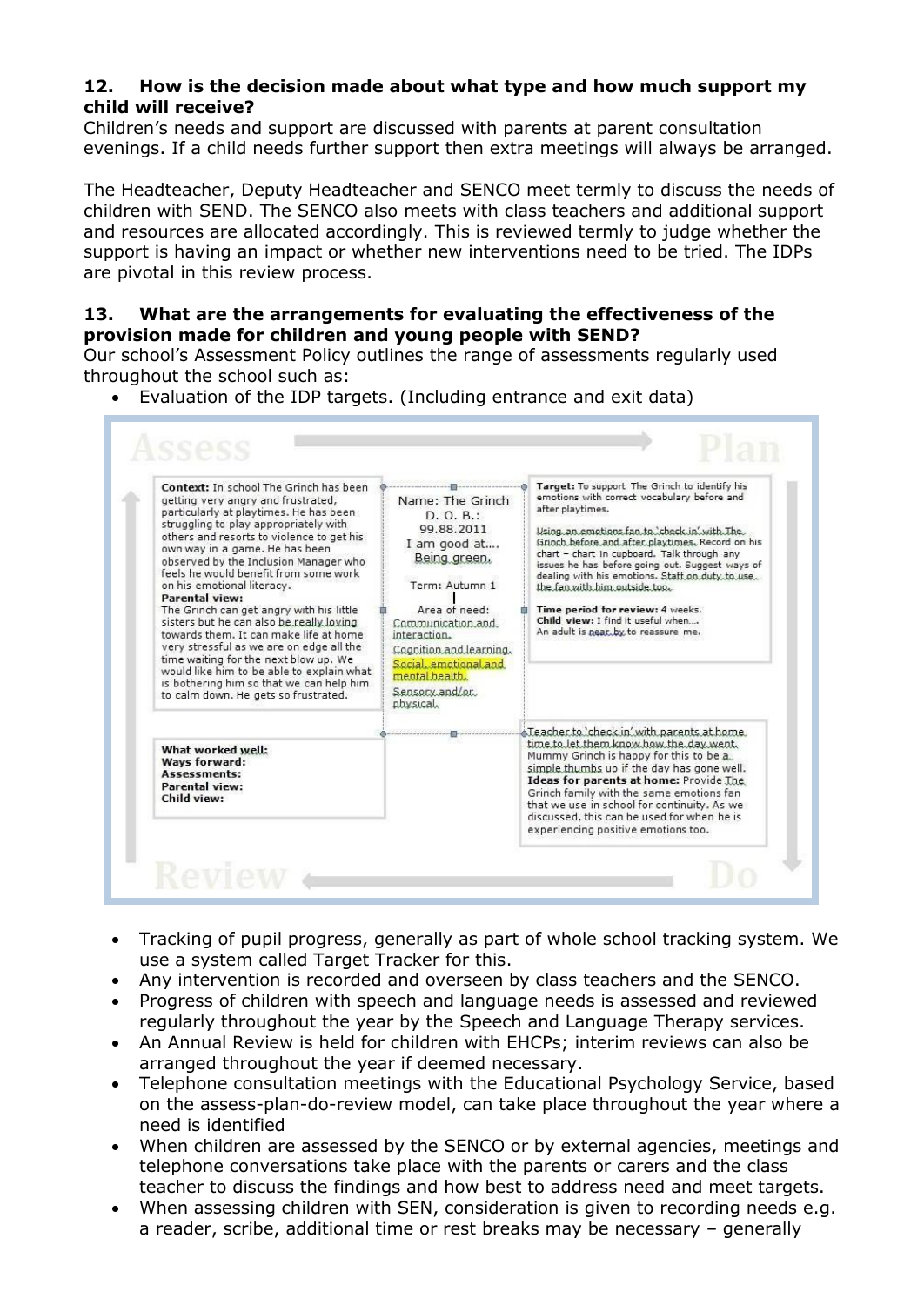whatever support is provided in the classroom throughout the school year, is provided as far as is permitted during tests.

• Initial concerns about a child's progress are discussed with the SENCO and parents and followed by referrals to external agencies or placement on intervention programmes as deemed appropriate.

### **14. How do we consult pupils with SEND and involve them in their education?**

Children with SEND are encouraged to represent on our School Council and other consultation groups.

Where necessary they will be supported with writing speeches and be given support and/or additional time to practise.

We aim to include children in their target setting collaboratively from verbal feedback directed by teachers.

The targets that are created for the IDPs are also shared with the child by class teachers or teaching assistants.

We encourage and support children with EHCPs to take an active part in their annual review meetings through preparation and making the information and meeting itself accessible and child friendly. In Upper KS2, children will be invited to attend part of the Annual Review to give their views in person.

#### **15. What are the arrangements relating to the treatment of complaints from parents of children with SEND concerning the provision made at school?**

It is in everyone's interests for complaints to be resolved as quickly as possible and our SEN complaint procedure is set out in the complaints procedures found on the school website.

## **16. How are parents involved in the school? How can I be involved?**

There are two parent Governors elected to the Governing Body. We have an active Friends of St Wilfrid's committee (FOSW) who support the school by running events to raise money for additional resources and they have a page on Facebook.

We have an amazing team of parents, grandparents, carers and community volunteers who, when possible, volunteer in to school to help different classes with their learning or assist with a school club. We are very grateful for their support and input. If you would like to get involved, please speak to the school office.



Information on day to day school life is included in a frequent Newsletter and these will also be on our website.

Our school website reflects general information about each year group. Home-School books are used to communicate with parents on a daily basis or as needed and each year group team has an email address for communication with parents and carers. We also use the app Ping for general communication with parents.

## **17. Who can I contact for further information?**

If you would like to discuss something about your child, your first point of contact is your child's class teacher.

Mrs Russell, our SENCO, has responsibility for children with SEND and the Key Stage Leaders Miss Thouless (KS1) and Mr Way (KS2) are responsible for pastoral matters.